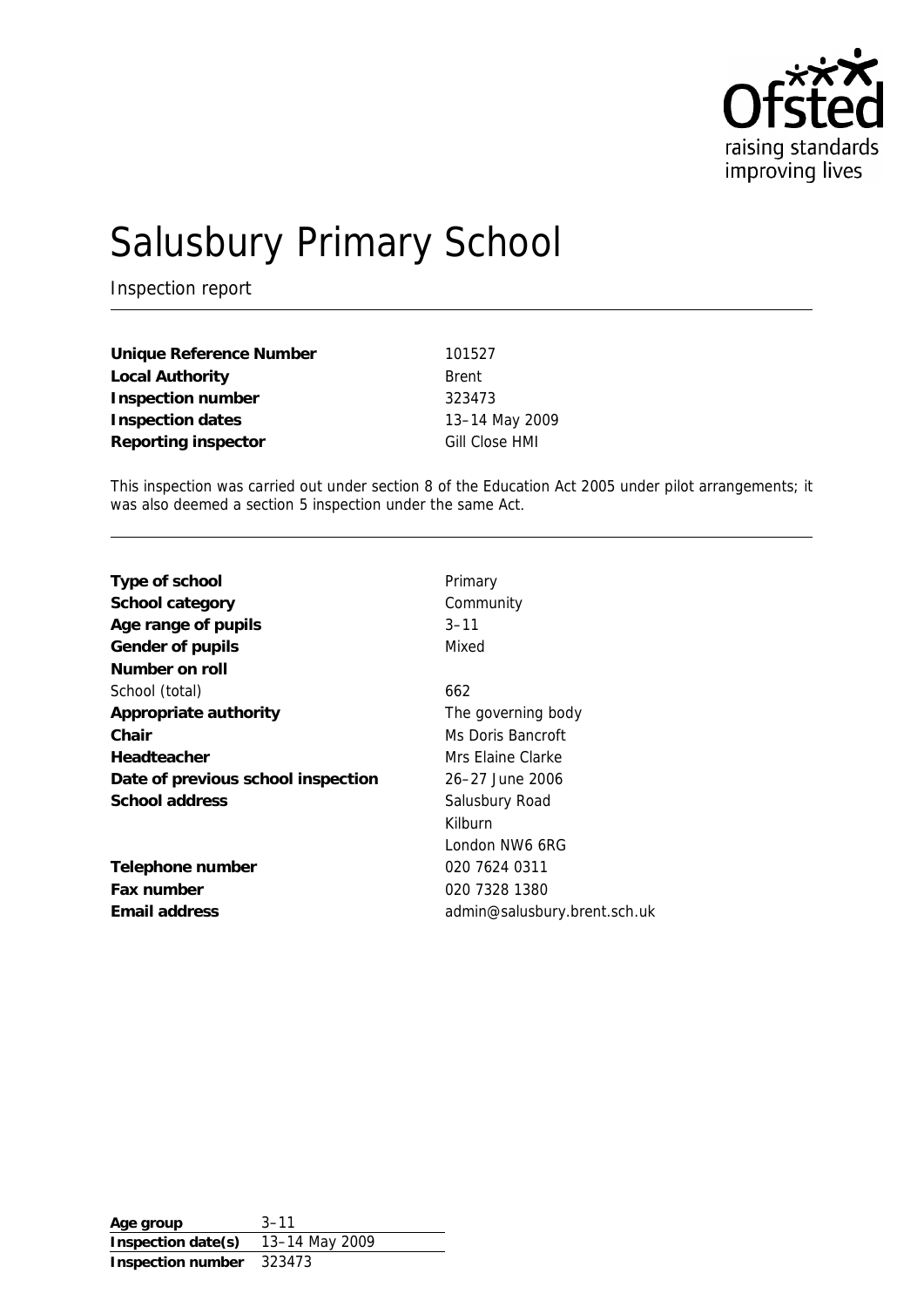#### © Crown copyright 2009

#### Website: www.ofsted.gov.uk

This document may be reproduced in whole or in part for non-commercial educational purposes, provided that the information quoted is reproduced without adaptation and the source and date of publication are stated.

Further copies of this report are obtainable from the school. Under the Education Act 2005, the school must provide a copy of this report free of charge to certain categories of people. A charge not exceeding the full cost of reproduction may be made for any other copies supplied.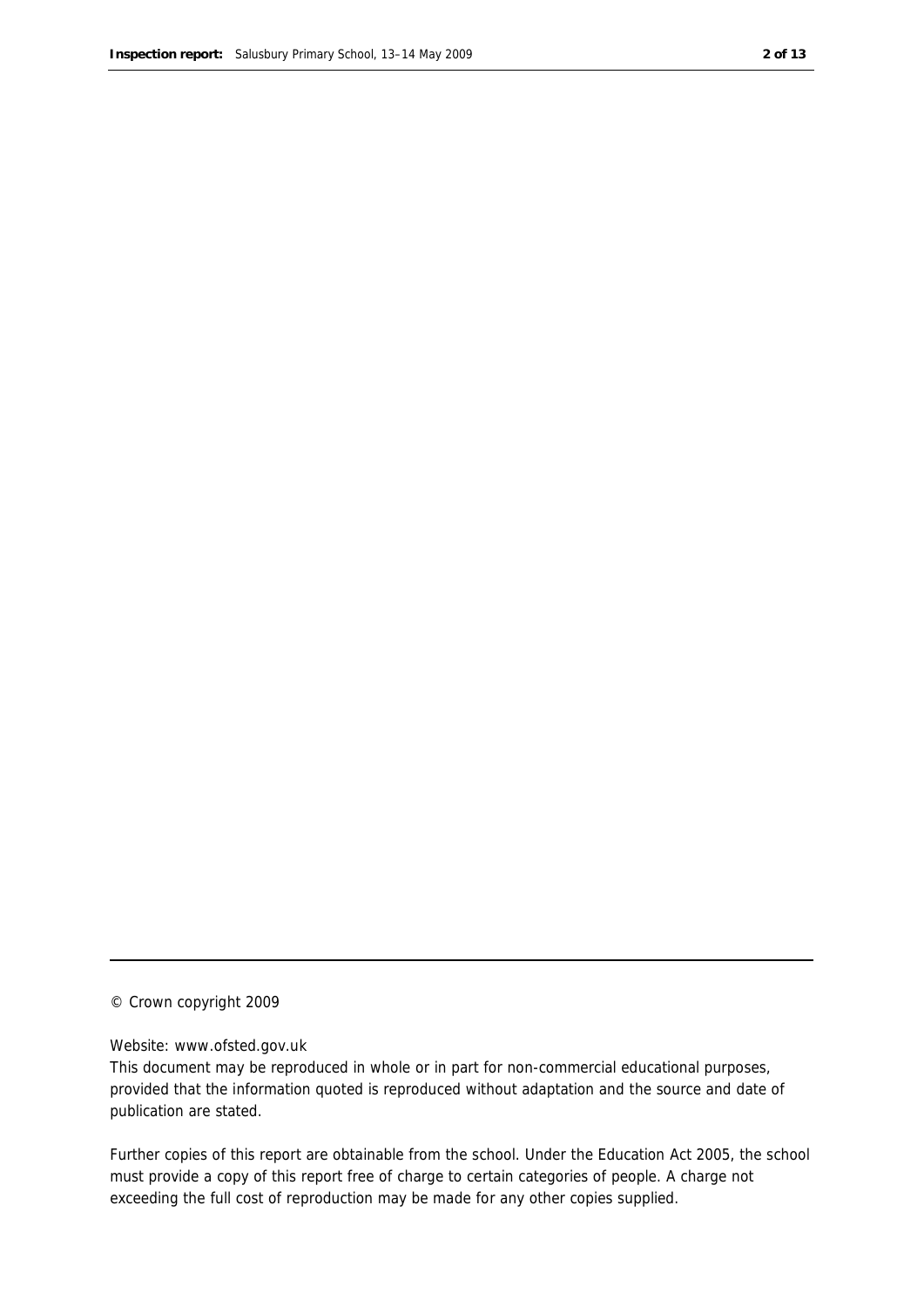#### **Introduction**

This pilot inspection was carried out by one of Her Majesty's Inspectors and three additional inspectors. The inspectors visited 25 lessons and six small group support sessions, and held meetings with groups of pupils, staff, governors and parents. They observed the school's work, and looked at documentation including pupils' work, performance data, school planning and evaluation, and 182 completed parental questionnaires.

The inspection team reviewed many aspects of the school's work, in particular:

- **Paragely** pupils' learning and progress across all year groups, especially in English and science, and how teaching quality contributes to these
- the progress, attainment and personal development of pupils whose first language is not English and of pupils of Somali heritage, including the impact of the school's support for pupils and parents
- whether care, quidance and support, provided in conjunction with partner organisations, are sufficiently well targeted to be judged outstanding
- **how rapidly and effectively leadership and management at all levels have** identified where improvement was needed and brought it about.

#### **Information about the school**

Salusbury Primary School is very large. Its pupils come from a wide range of ethnic and social backgrounds, and include a substantial number of refugees. The two largest ethnic groups are the two fifths of pupils who are White British and the one tenth with African heritage. One third of pupils speak a first language other than English; two in five of these are at early stages of fluency. An average proportion of pupils are eligible for free school meals. A higher proportion than usual has learning difficulties and/or disabilities, of which the most common are emotional or behavioural. The school holds Investors in People status and the Healthy School Award.

Two independent providers deliver childcare on the site. One runs a breakfast club and after school activities. The other is a refugee charity, the Salusbury World After School Club.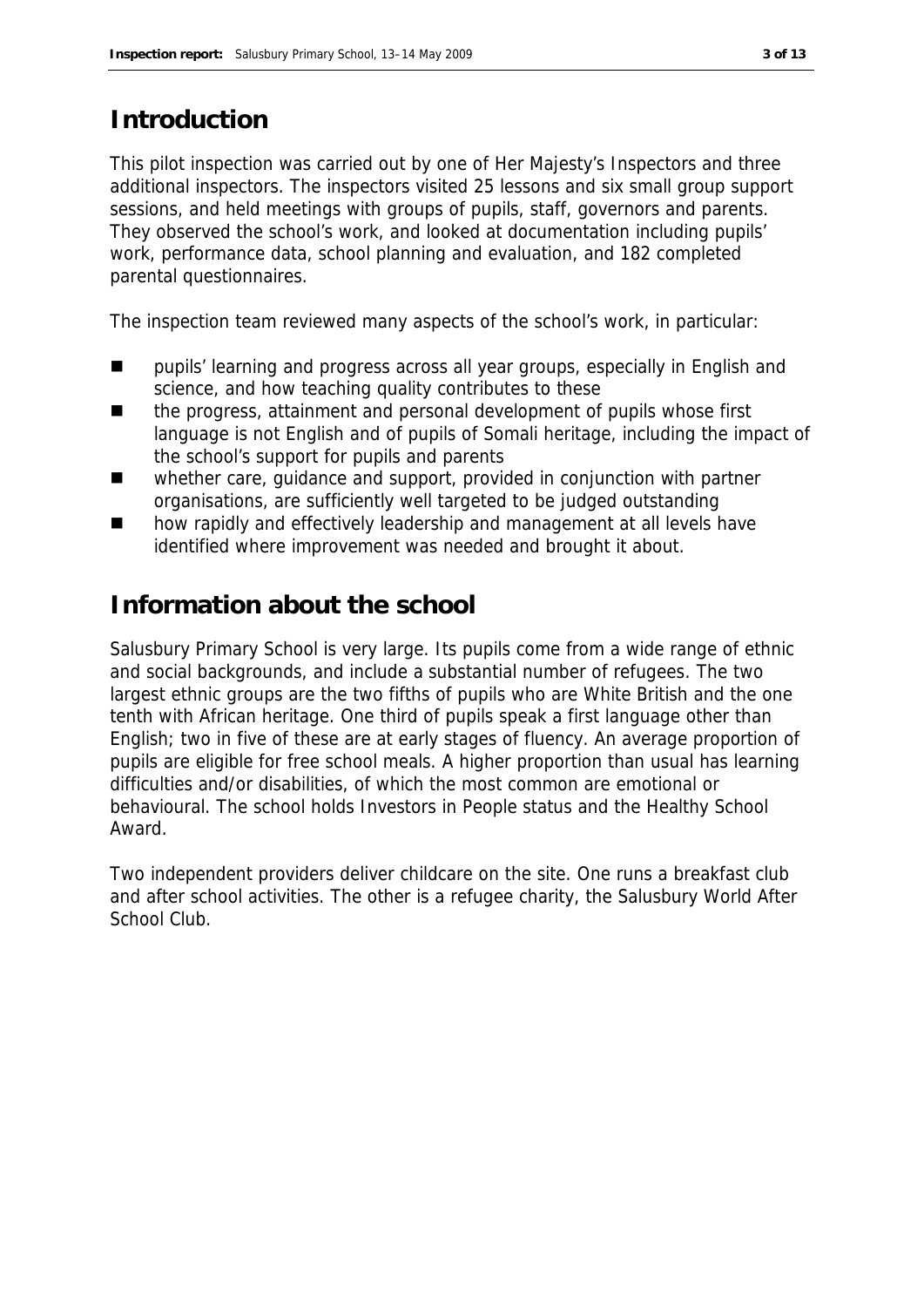#### **Inspection judgements**

**Grades: 1 is outstanding, 2 is good, 3 is satisfactory, and 4 is inadequate**

#### **Overall effectiveness 3**

#### **Capacity for sustained improvement 3**

#### **Main findings**

Salusbury Primary School provides a satisfactory education. Parents are rightly pleased with its caring and supportive ethos in which pupils increase in confidence and achieve outstanding spiritual, moral, social and cultural development. The good quality of care successfully brings together the diverse community, and pupils enjoy school and feel safe. A typical comment from a parent describes the school as 'an incredibly friendly and special place'. Another praises it for 'managing a large number of kids from diverse backgrounds, yet maintaining an intimate atmosphere'. One parent sums up a common view with 'I think Salusbury is great because they genuinely care about the children, and most children I know there are really happy'. The school works well with a wide range of partners to enhance pupils' learning and well-being, and successfully supports pupils who have emotional or behavioural difficulties or who are at early stages of learning English.

Pupils learn satisfactorily in lessons and make sound progress in the Early Years Foundation Stage and overall, reaching average levels of attainment by the end of Year 6. Teaching is satisfactory, with some that is good, and the curriculum is satisfactory, with some good enrichment.

While there have been recent improvements in some areas, such as in progress in mathematics, leaders have not ensured rapid improvement in attainment and progress in English and science. Performance in these subjects fell in 2007. The school identified accurately that improvement in writing was needed across all year groups. It introduced initiatives but improvement has been slow. The school has however made satisfactory improvement since the last inspection in some areas, for example in mathematics, in using assessment information and in raising teaching quality through monitoring. The last two of these were areas for development at the last inspection, and further improvement in them is still needed. These improvements demonstrate the school's satisfactory capacity for further improvement.

A small proportion of the schools whose overall effectiveness is judged satisfactory but which have areas of underperformance will receive a monitoring visit by an Ofsted inspector before their next section 5 inspection.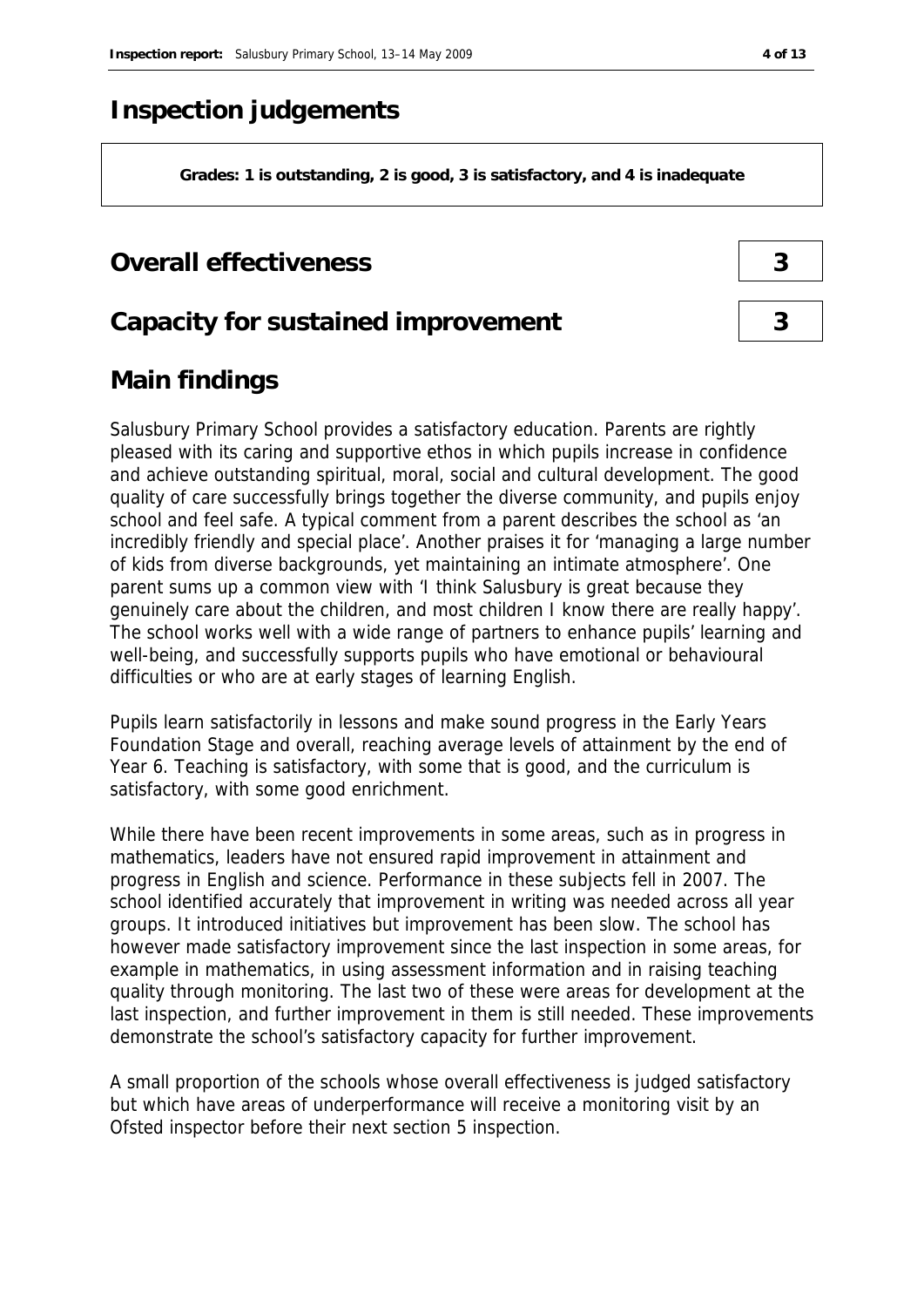#### **What does the school need to do to improve further?**

- Raise pupils' progress and attainment, in particular in English and science, through improving the quality of teaching in lessons, by:
	- challenging all, especially the higher attainers
	- using more investigatory and problem-solving work, encouraging pupils to think hard and take initiative
	- extending the focus on writing in English lessons and across the curriculum
	- involving pupils more effectively in self-assessment
	- being clearer about how pupils can improve their current work and how they can reach a higher standard overall.
- Increase the rigour in evaluation and planning to address weaknesses more rapidly and effectively, by:
	- identifying key priorities with measurable criteria based on impact
	- focusing the monitoring of teaching on pupils' learning, including the learning of groups, and on thorough tracking of improvement in areas for development
	- analysing data more incisively to evaluate the attainment and progress of groups and the impact of initiatives
	- including more systematically the views of pupils and parents
	- monitoring curriculum delivery
	- involving middle managers more effectively.

#### **Outcomes for individuals and groups of pupils 3**

At the time of the last inspection, pupils' progress across year groups was variable. The school's data show that it is now more consistent and has particularly improved during Key Stage 1. Nevertheless, pupils' progress and learning in lessons vary between classes because the quality of teaching differs. In some classes, pupils learn well and make good progress. On these occasions, they participate enthusiastically in interesting activities and discuss keenly with each other. In many lessons, pupils make satisfactory progress. Their hard work, good behaviour and effective working relationships with adults and other pupils contribute to their learning. Sometimes however they spend too long listening, so do not have enough time to do work for themselves, or the activities are not challenging enough, especially for the higher attainers, so pupils cannot make more than satisfactory progress.

Pupils make satisfactory progress in lessons and in the longer term. They join the school with a wide range of prior attainment that is average overall and reach broadly average standards by the end of Year 6. When Key Stage 2 standards dropped in 2007, the school identified a weakness in writing and introduced initiatives to improve this from the Early Years Foundation Stage upwards. There are indications from the school's data and pupils' books that attainment in writing is now improving across the school. However, this improvement has been slow. The school has already had greater success in improving pupils' attainment and progress in mathematics. In 2008, mathematics attainment at Key Stage 1 rose to above average and progress during Key Stage 2 improved and is now good. In science,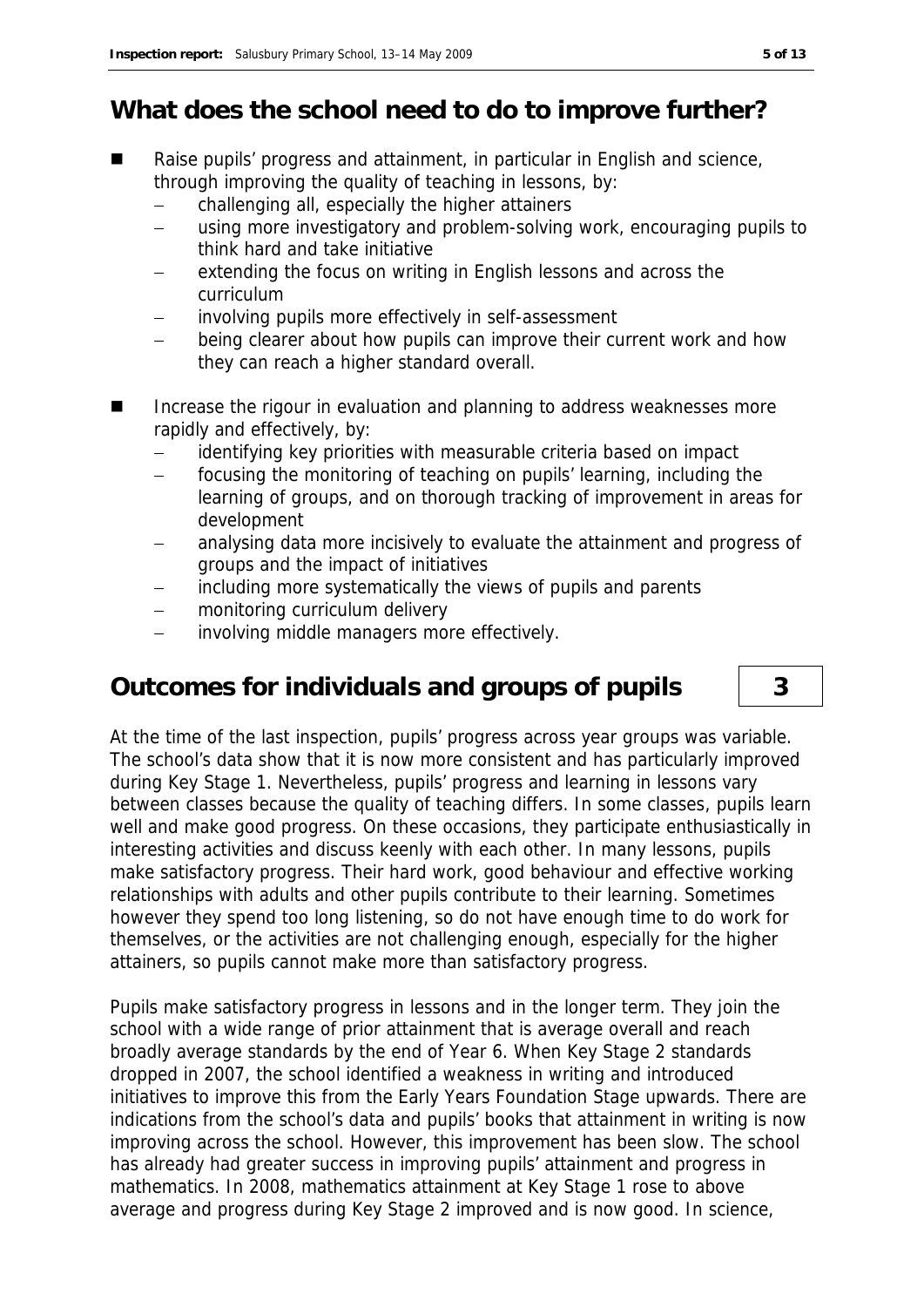attainment and progress in lessons, books and overall are average. Pupils made satisfactory progress in the information and communication technology lessons observed and reached average standards.

Pupils whose first language is not English receive well-targeted support that enables them to develop their language skills and to make similar progress to their peers. There are signs of some improved progress and attainment by pupils with Somali heritage, who had been making less progress than other pupils in recent years, although their attainment remains below national expectations. The effective support for pupils who have emotional and behavioural difficulties gives them good access to learning and helps them to make satisfactory progress.

Pupils think deeply about other people's experiences and differences between cultures. They challenge racism and resolve conflicts well. These qualities underpin their outstanding spiritual, moral, social and cultural development. Pupils contribute well to the community. For example, they help each other out as peer mediators or play leaders, raise money for charity and perform in a choir at old people's homes. The school council helped to choose playground equipment although it has not been involved in improving the quality of lessons. Pupils know how to stay healthy and many eat a healthy lunch. In lessons and around the school behaviour is good, although pupils report some misbehaviour in the playground and in lessons, for example when they do not have their usual teacher. Pupils say that the occasional instances of bullying are dealt with well. Their average attainment and attendance, and sound opportunities to show initiative prepare them satisfactorily for their future economic well-being.

| Pupils' attainment <sup>1</sup>                                                                                    | 3              |
|--------------------------------------------------------------------------------------------------------------------|----------------|
| The quality of pupils' learning and their progress                                                                 | 3              |
| The quality of learning for pupils with learning difficulties and/or disabilities and their<br>progress            | 3              |
| How well do pupils achieve and enjoy their learning?                                                               | 3              |
| To what extent do pupils feel safe?                                                                                | $\overline{2}$ |
| How well do pupils behave?                                                                                         | 2              |
| To what extent do pupils adopt healthy lifestyles?                                                                 | $\mathcal{D}$  |
| To what extent do pupils contribute to the school and wider community?                                             | $\mathcal{P}$  |
| Pupils' attendance <sup>1</sup>                                                                                    | 3              |
| How well do pupils develop workplace and other skills that will contribute to<br>their future economic well-being? | 3              |
| What is the extent of pupils' spiritual, moral, social and cultural development?                                   |                |

These are the grades for pupils' outcomes

-

<sup>&</sup>lt;sup>1</sup> The grades for attainment and attendance are: 1 is high; 2 is above average; 3 is broadly average; and 4 is low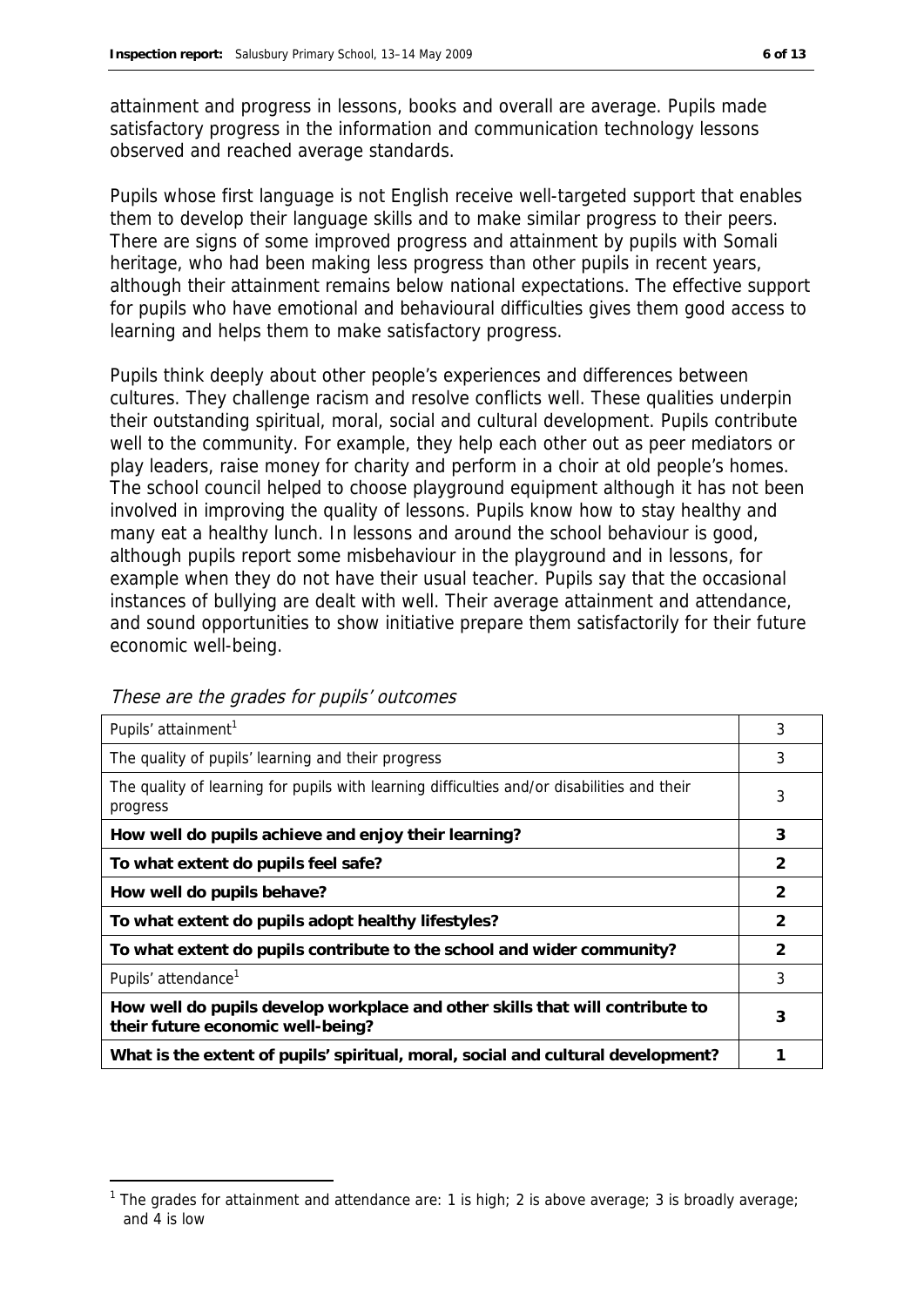## **How effective is the provision?**

Teaching is satisfactory. It varies in quality, with some that is consistently good. Lessons are sometimes less effective when taught by a supply or float teacher than the usual teacher. Lessons are carefully planned and orderly. Teachers make an effort to explain the work so that everyone can get started. They use interactive whiteboards to illustrate ideas effectively. Pupils are taught skills clearly but activities do not develop their thinking and initiative well enough. For example, activities miss opportunities for pupils to consider audience and purpose in writing, build the reasoning required to use and apply mathematics, or design science investigations themselves.

A striking feature of provision is the good quality of individual and small group support provided within and outside lessons, including by volunteers such as parents. This is helping to raise pupils' confidence and improve their literacy. Through links with the Place 2 Be counselling charity located on the school site, many pupils with emotional or behavioural needs are supported well, enabling them to participate more effectively in lessons. Pupils are safe, staff have appropriate training and risk assessments are carried out thoroughly. The good quality of care ensures that pupils' personal development and well-being are good, and support for vulnerable pupils is successful. The school recognises the need to track pupils' participation and personal development outcomes more rigorously and the opportunity for this provided by its new tracking system.

Pupils are familiar with the targets they are working towards, but not the National Curriculum level they are working at or what they need to do to reach the next level. Some make self-assessments, such as indicating when they have demonstrated evidence for meeting a target. Marking generally provides praise and shows pupils where they have gone wrong. It does not frequently enough provide precise information to help pupils improve, or evaluation against the pupil's targets or the learning objectives for the lesson.

The curriculum is broad and balanced. There are some good links between subjects, including through use of the green space behind the school. Provision for pupils who are at early stages of learning English and those who have learning difficulties and/or disabilities is personalised well to meet their needs. In contrast, too many lesson activities do not challenge all pupils, particularly the higher attainers. The school's focus on writing is apparent in English lessons but not consistently across other subjects. A variety of visits and visitors enrich the curriculum, as does the range of popular after school activities, for some of which a fee is charged. Pupils report that they sometimes do not have the recommended two hours of physical education (PE) or swimming, and occasionally miss art, particularly when there are unusual events or a change in teacher. Systems are not in place to monitor the delivery of the curriculum.

These are the grades for the quality of provision

| The quality of teaching                   |  |
|-------------------------------------------|--|
| The use of assessment to support learning |  |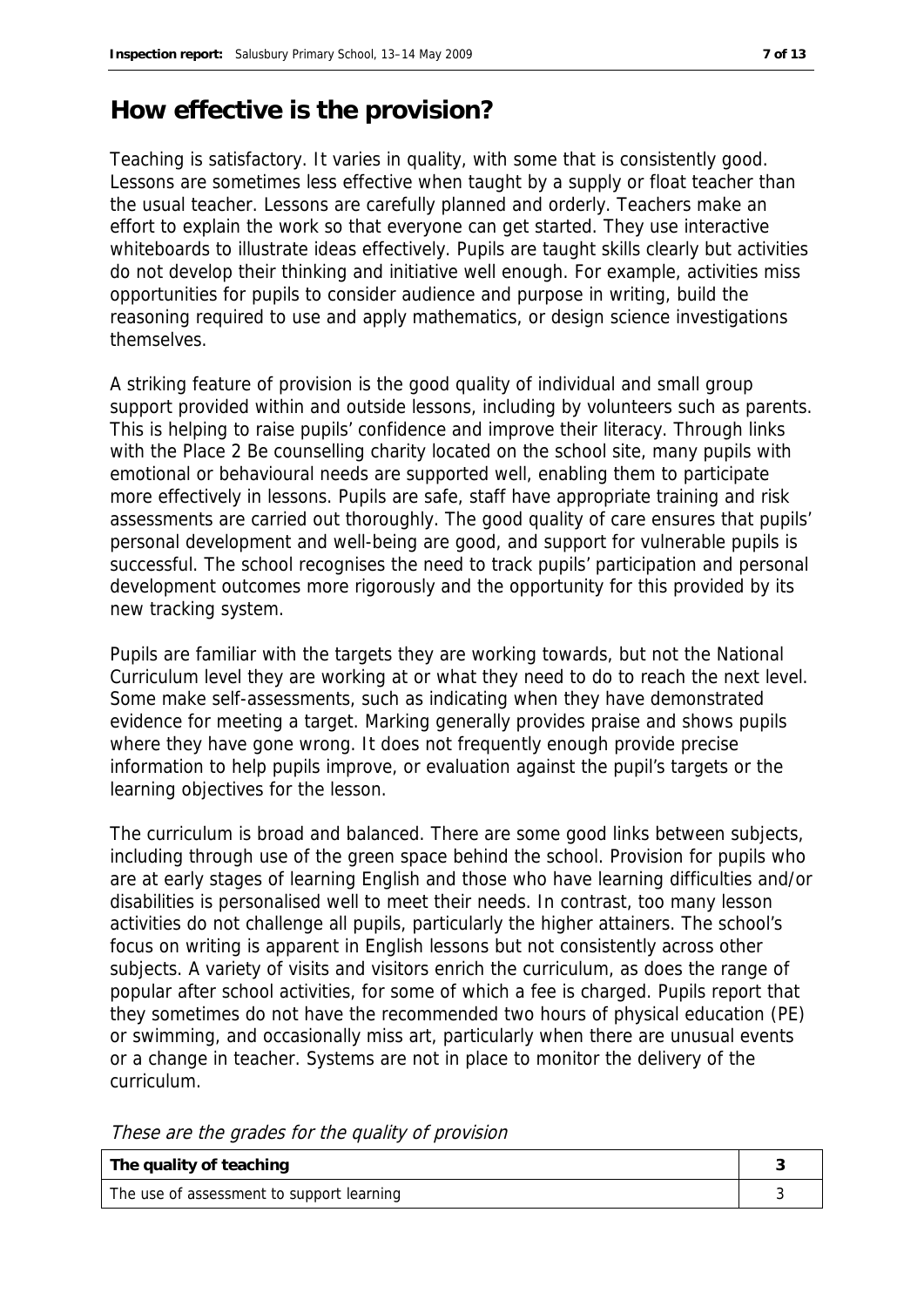| The extent to which the curriculum meets pupils' needs, including, where<br>relevant, through partnerships |  |
|------------------------------------------------------------------------------------------------------------|--|
| The effectiveness of care, guidance and support                                                            |  |

#### **How effective are leadership and management?**

The senior leadership team is committed to improvement and has introduced initiatives, some of which have contributed to improvement. However, action plans do not prioritise the key actions to raise attainment and progress, include sufficient detail, convey urgency through target dates or provide measurable success criteria expressed in terms of impact. Governors are active in the life of the school and have helped it to improve but not rapidly enough to ensure that pupils now make good progress. Safeguarding requirements are met but systems for reporting on equalities and reviewing policies lack rigour. The role of middle managers is developing to involve them all in monitoring and evaluation.

In joint observation of lessons with inspectors, senior leaders made accurate judgements but some previous evaluations appear generous and lack a focus on pupils' learning. They have led to improvements in some cases, but in others the areas for development have not been concentrated closely enough on improving the quality of subject teaching or followed up rigorously enough to ensure improvement.

The school is using information on individual pupils' progress more effectively to target support for those who are falling behind, but does not evaluate the performance of groups well enough to ascertain the impact of initiatives to raise their progress. It has recently introduced a new tracking system which has the capacity to do this.

The school collaborates well with the Salusbury World charity for refugees that is housed in its premises. The school has supported Somali parents effectively in working more closely with it to assist in their children's progress. It promotes equality well, such as through enabling pupils who have emotional difficulties to participate more effectively and Somali pupils to attain more highly. The impact of its good promotion of community cohesion is evident from the close-knit diverse school community and links with other communities, but is not formally evaluated. Many parents help out as volunteers in the school or participate in the parent-staff association. There are many links with parents but more than one fifth of questionnaire respondents felt either that they were not communicated with effectively enough or that their suggestions and concerns were not taken sufficiently into account.

| The effectiveness of leadership and management in communicating ambition<br>and driving improvement    | 3 |
|--------------------------------------------------------------------------------------------------------|---|
| The effectiveness with which the school promotes equality of opportunity and<br>tackles discrimination |   |
| The effectiveness of safeguarding procedures                                                           |   |
| The effectiveness of the governing body in challenging and supporting the                              |   |

These are the grades for leadership and management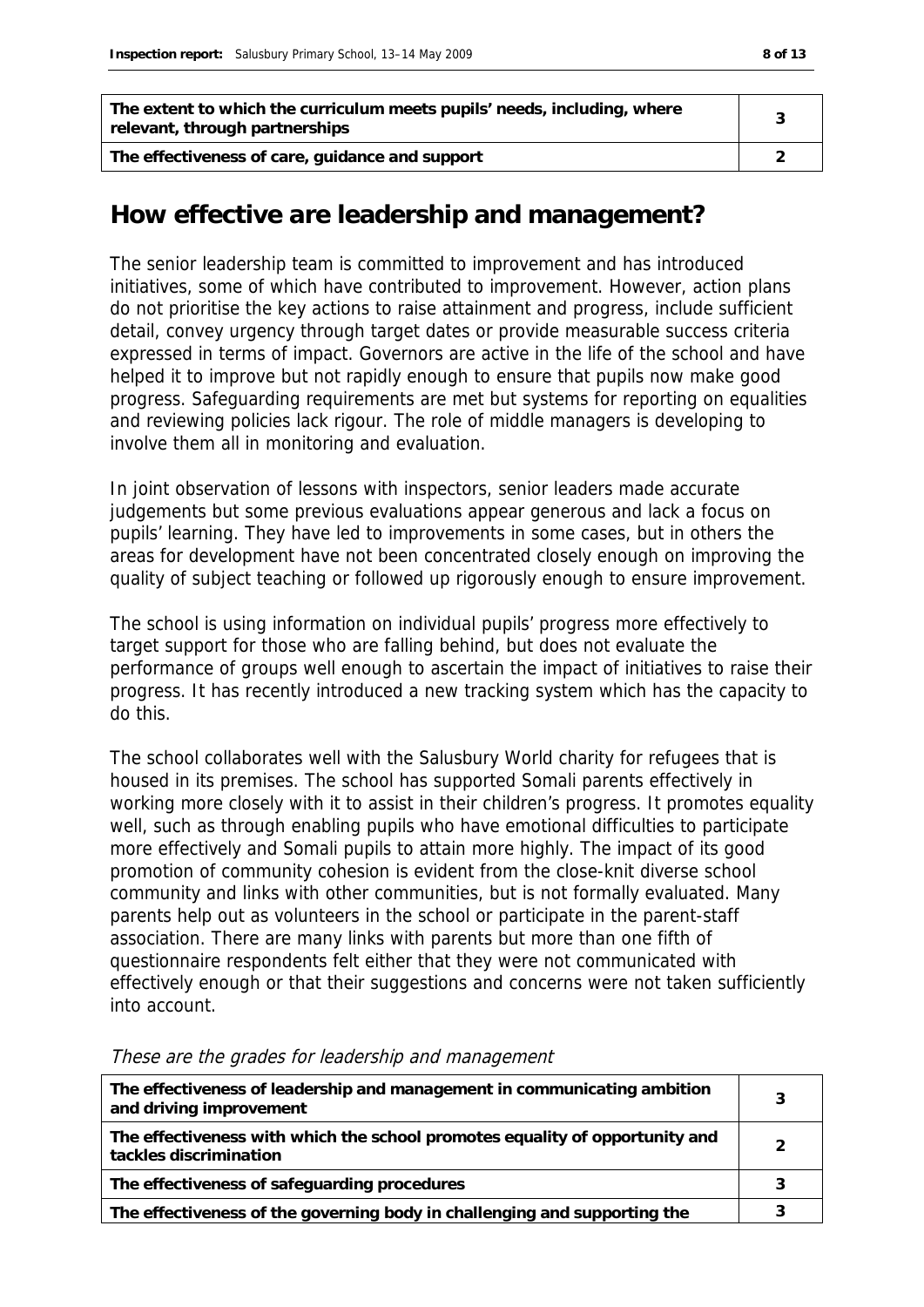| school so that weaknesses are tackled decisively and statutory responsibilities<br>met  |  |
|-----------------------------------------------------------------------------------------|--|
| The effectiveness of the school's engagement with parents and carers                    |  |
| The effectiveness of partnerships in promoting learning and well-being                  |  |
| The effectiveness with which the school promotes community cohesion                     |  |
| The effectiveness with which the school deploys resources to achieve value for<br>money |  |

### **Early Years Foundation Stage**

The quality of education in the Early Years Foundation Stage is satisfactory. Children join the school with average attainment and make satisfactory progress to reach broadly expected levels. Some reach above expected standards but others attain below these, in particular in communication, language and literacy. The greater focus on linking sounds and letters has increased children's attainment and prepared them better for writing in Year 1, although many are still working below expectations. Strengths are children's evident enjoyment, keen participation, good behaviour, growing independence and understanding of how to stay safe and healthy, including when negotiating stairs. Children are happy and confident in making choices and working together. They have a good range of teacher-directed and child-initiated activities but opportunities are missed to challenge their thinking, assess their progress and feed these into planning next steps. Space limits the outdoor provision, for example for large climbing apparatus and wheeled toys.

Recent developments have improved the leadership and management of the Early Years Foundation Stage, bringing increased coherence in planning across Nursery and Reception. New induction procedures with home visits are securing better settling in and closer links with parents, but a key person from among the staff has not been assigned for each child.

| Outcomes for children in the Early Years Foundation Stage                             |  |
|---------------------------------------------------------------------------------------|--|
| The quality of provision in the Early Years Foundation Stage                          |  |
| The effectiveness of leadership and management in the Early Years Foundation<br>Stage |  |
| Overall effectiveness of the Early Years Foundation Stage                             |  |

#### **Views of parents and carers**

Almost all parents are happy with the school. They overwhelmingly find that their children enjoy it and are kept safe. They comment on the very friendly and diverse nature of the school and how well staff care for their children. Parents' responses to the questionnaire show that they want more information about their child's progress, issues affecting them and how to help them learn. They also want more account taken of their views and concerns, including some about their children's well-being. Inspectors agree that there is a need for clearer frequent information to help pupils improve and more systematic inclusion of parents' views. Some parents considered that too little time was spent on PE and others that their children were not always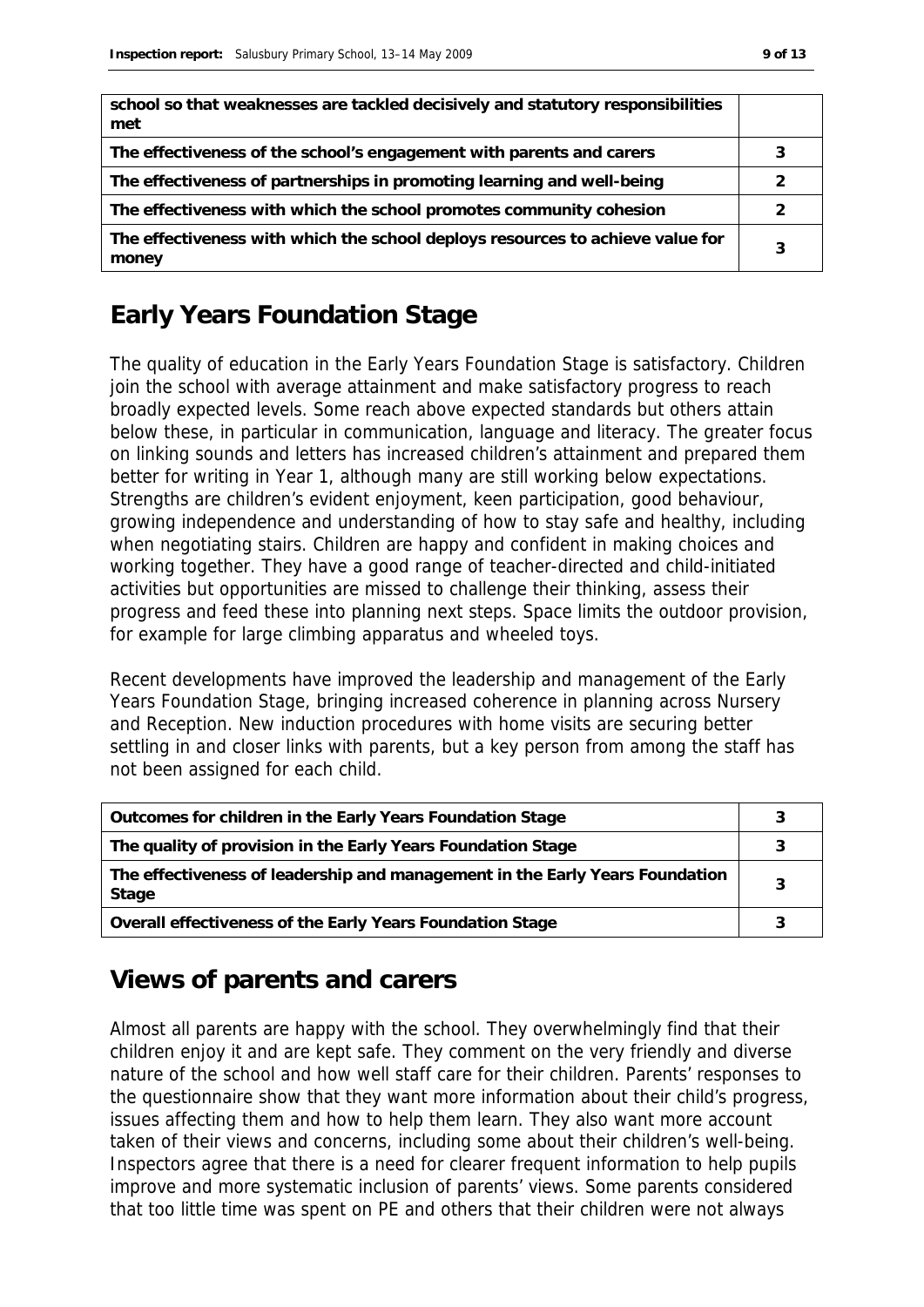given sufficiently challenging work. Inspectors found that systems do not ensure that each child receives two hours of PE, including swimming, each week and that teaching was not consistently challenging enough, especially for higher attainers. A few parents raised concerns about how behaviour was dealt with. Inspectors found that behaviour was good and dealt with well by most, but not all, staff.

Ofsted invited all the registered parents and carers of pupils registered at Salusbury Primary School to complete a questionnaire about their views of the school. If a parent has more than one child at the school, we ask them to record an answer against all the questions, for each of their children.

The inspection team received 182 completed questionnaires. In total, there are 895 parents and carers registered at the school.

|                                                                     | Always | Most of the<br>time | Occasionally | Never |
|---------------------------------------------------------------------|--------|---------------------|--------------|-------|
| Overall, I am happy with<br>my child's experience at<br>this school | 125    | 57                  |              |       |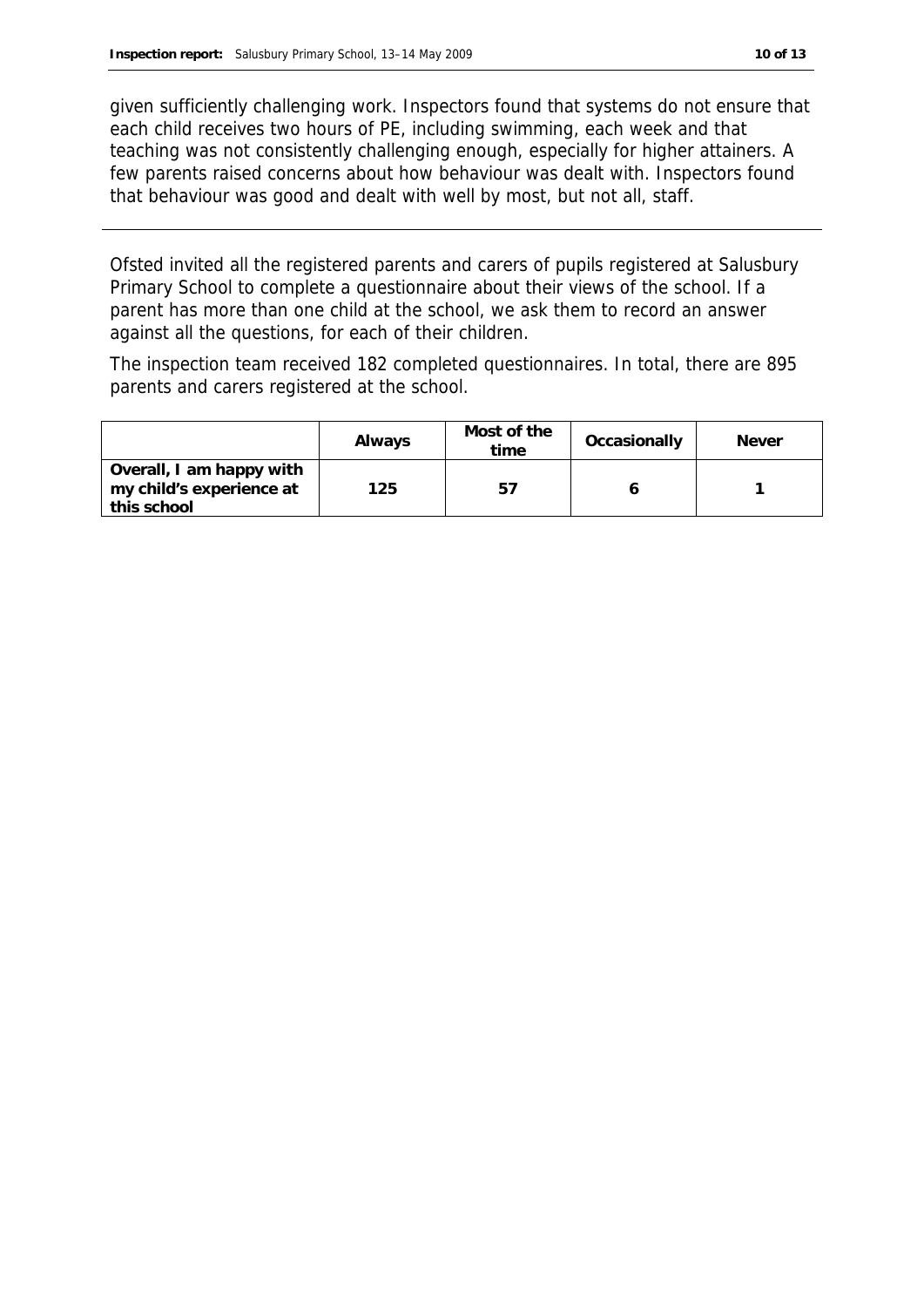# **What inspection judgements mean**

| Grade   | Judgement    | Description                                                                                                                                                                                                                                                                          |
|---------|--------------|--------------------------------------------------------------------------------------------------------------------------------------------------------------------------------------------------------------------------------------------------------------------------------------|
| Grade 1 | Outstanding  | These features are highly effective. An outstanding<br>school provides exceptionally well for all its pupils' needs.<br>In 2007-8, 15% of schools were judged to be<br>outstanding.                                                                                                  |
| Grade 2 | Good         | These are very positive features of a school. A school<br>that is good is serving its pupils well. In 2007-8, 49% of<br>schools were judged good.                                                                                                                                    |
| Grade 3 | Satisfactory | These features are of reasonable quality. A satisfactory<br>school is providing adequately for its pupils. In 2007-8,<br>32% of schools were judged satisfactory.                                                                                                                    |
| Grade 4 | Inadequate   | These features are not of an acceptable standard. An<br>inadequate school needs to make significant<br>improvement in order to meet the needs of its pupils.<br>Ofsted inspectors will make further visits until it<br>improves. In 2007-8, 5% of schools were judged<br>inadequate. |

# **Common terminology used by inspectors**

| Attainment:                | the standard of the pupils' work shown by test and<br>examination results and in lessons.                                                                                                                                                                                                                                                                                 |
|----------------------------|---------------------------------------------------------------------------------------------------------------------------------------------------------------------------------------------------------------------------------------------------------------------------------------------------------------------------------------------------------------------------|
| Progress:                  | the rate at which pupils are learning in lessons and<br>over longer periods of time. It is often measured<br>by comparing the pupils' attainment at the end of a<br>key stage with their attainment when they started.                                                                                                                                                    |
| Achievement:               | the progress and success of a pupil in their<br>learning, training or development. This may refer<br>to the acquisition of skills, knowledge,<br>understanding or desired attributes. Attributes<br>include qualities or personal competencies which<br>are important to the development of the pupil; for<br>example personal, social, cultural, emotional or<br>health. |
| Capacity to improve:       | the proven ability of the school to continue<br>improving. Inspectors base this judgement on what<br>the school has accomplished so far and on the<br>quality of its systems to maintain improvement.                                                                                                                                                                     |
| Leadership and management: | the contribution of all the staff with responsibilities,<br>not just the headteacher, to identifying priorities,<br>directing and motivating staff and running the<br>school.                                                                                                                                                                                             |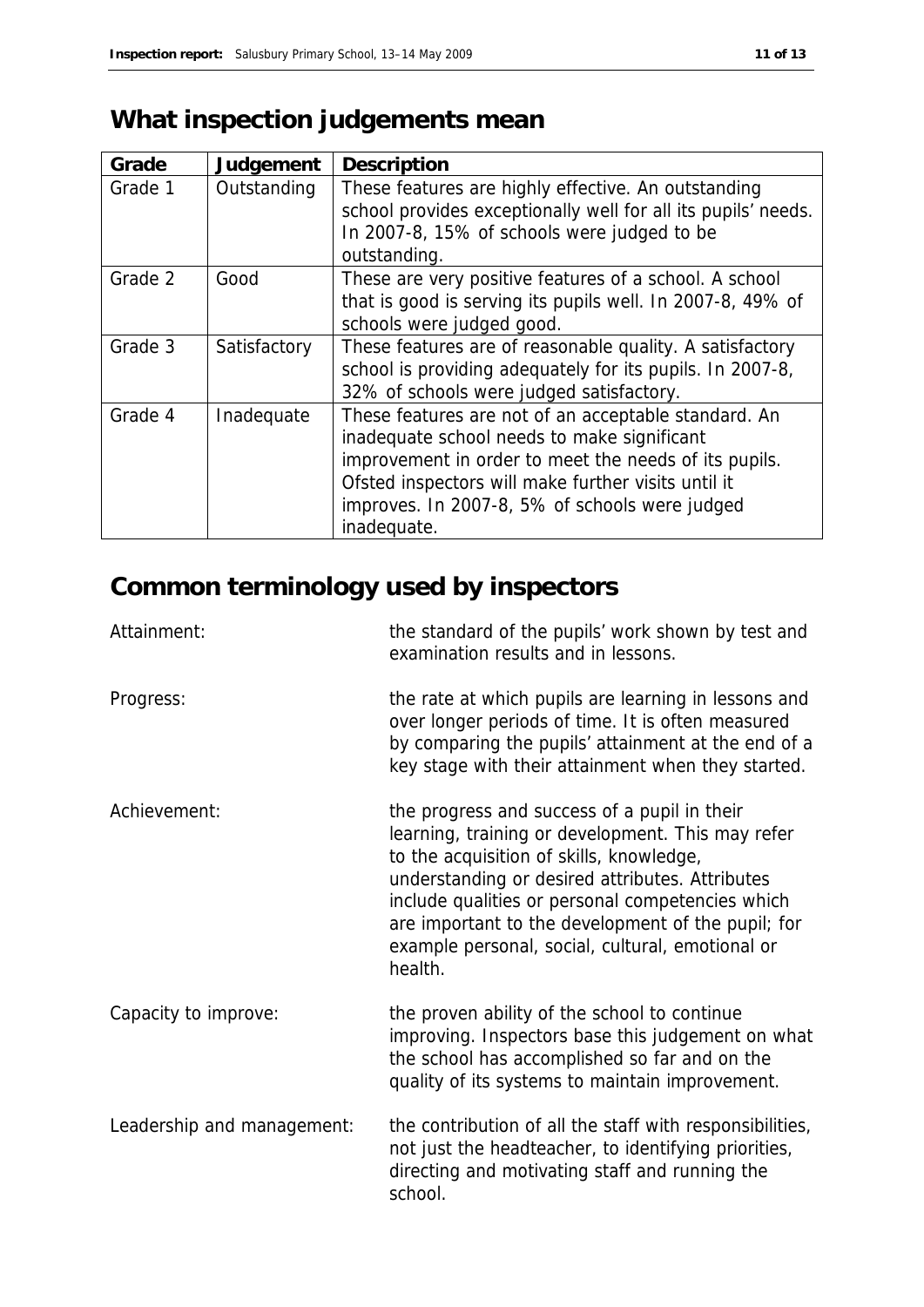

1 June 2009

Dear Pupils

**Inspection of Salusbury Primary School, London, NW6 6RG**

Thank you for welcoming us so warmly when we visited your school and for telling us about it. We enjoyed meeting you and seeing the school. We decided that Salusbury is a satisfactory school. These are the main things we found.

- The staff care for you well and make sure you are safe.
- You have an excellent understanding of your differences and get on very well with each other and the staff.
- You help each other well, for example as peer mediators or play leaders.
- You enjoy school and behave well, although you told us about some occasions when behaviour was not so good.
- The standards you reach are average and you make satisfactory progress.
- You are doing better in mathematics than in English and science.
- Teaching is satisfactory. Sometimes it is good and you are actively involved in exciting activities. At other times the work is too easy for you or does not help you to think for yourself; for example you do not have enough opportunity to solve problems in mathematics or design your own investigations in science.
- You are spending more time on writing and are improving at it, but we think that teachers could help you to do even better when you are writing in literacy and other subjects, for example by thinking about the purpose and audience.
- The school gives good support for those of you who are starting to learn English or need extra help.
- You told us that you sometimes missed PE or art lessons.

We have asked the school to:

- help you do better, particularly in English and science, by making sure that all teaching is good and you are clearer about what you need to do to improve
- make improvements quickly by checking on teaching, the subjects you are being taught and how well you are doing, as well as asking for your ideas.

You can help by thinking hard in lessons and checking how well you are meeting your targets and the lesson objectives.

Yours faithfully

Gill Close Her Majesty's Inspector